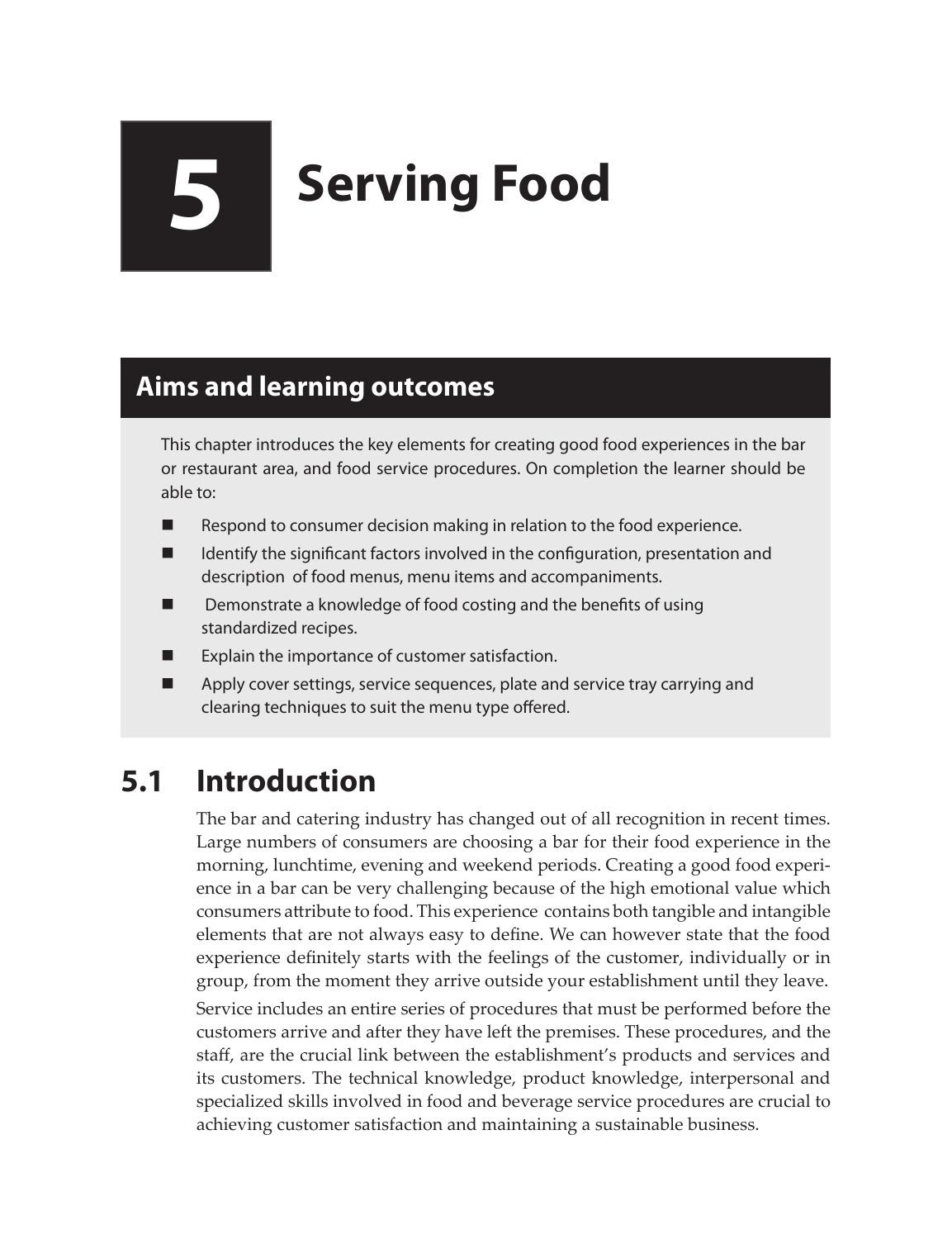# **5.2 Food service in bars**

Food is now a crucial component of the bar business and the majority of bars are offering a widening choice in their food products. These increases in food sales in bars have brought about a demand for quality meals and snacks, which are professionally configured, prepared and served with attractive prices. Consumers choose to have their food experience in bars for a number of reasons which include:

- **Social**: the most common reason, social occasions can include events like birthdays, special anniversaries, festive occasions. Bars can offer different styles of dining, pre theatre, cabaret menus, and Sunday specials.
- **Business**: the image and expectation of the bar's food offerings depends on level of business being conducted for business lunches, evening dinners, early working breakfasts and teas. The breakfast period is often a sadly neglected area of the food offering in most bars.
- **Convenience, time, location and access**: the bar's location is crucial, as will be its speed of service for food products, if it is competing for customers with pizzeria, fast food restaurants, take aways, or order and delivery services. Access issues car parks, public transport, passing trade, and good foot flow.
- **Atmosphere and service**: the atmosphere, cleanliness, hygiene and social skills of staff members can be an important factor for certain groups of customers. If a bar's prices are considered dear, the customers will expect a high level of service, which incorporates additional services.
- **Price and perceived value for money**: if customers consider that a bar's food is cheaper, tastier and of great quality, then they are less likely to want to cook for themselves regularly.
- **The menu:** a bar's menus should be adventurous and interesting, creating different food experiences, e.g. tasting menus, food and beer or wine pairings. It should include healthy choices, vegetarian and a good variety of ethnic choices, to cover recent emerging trends in consumer tastes.
- **Quality of the food and beverages:** freshly prepared and homemade have great appeal, but consistency in quality is crucial.
- **Sensory experiences:** there should be a range of tastes, textures, aromas and colours offered by a food dish or drink.
- **Presentation and recommendation of the food and beverages**: the visual presentation and knowledgeable recommendations in relation to menu choices are significant in increasing the appeal.
- **Expectation and identification**: Some customers need to be able to identify and associate themselves with a particular bar and restaurant for a particular meal occasion. They may not always identify with the same restaurant, as their needs and expectations may vary from one food experience to the next. These alternating needs of customers should be identified by a bar owner and catered for appropriately.